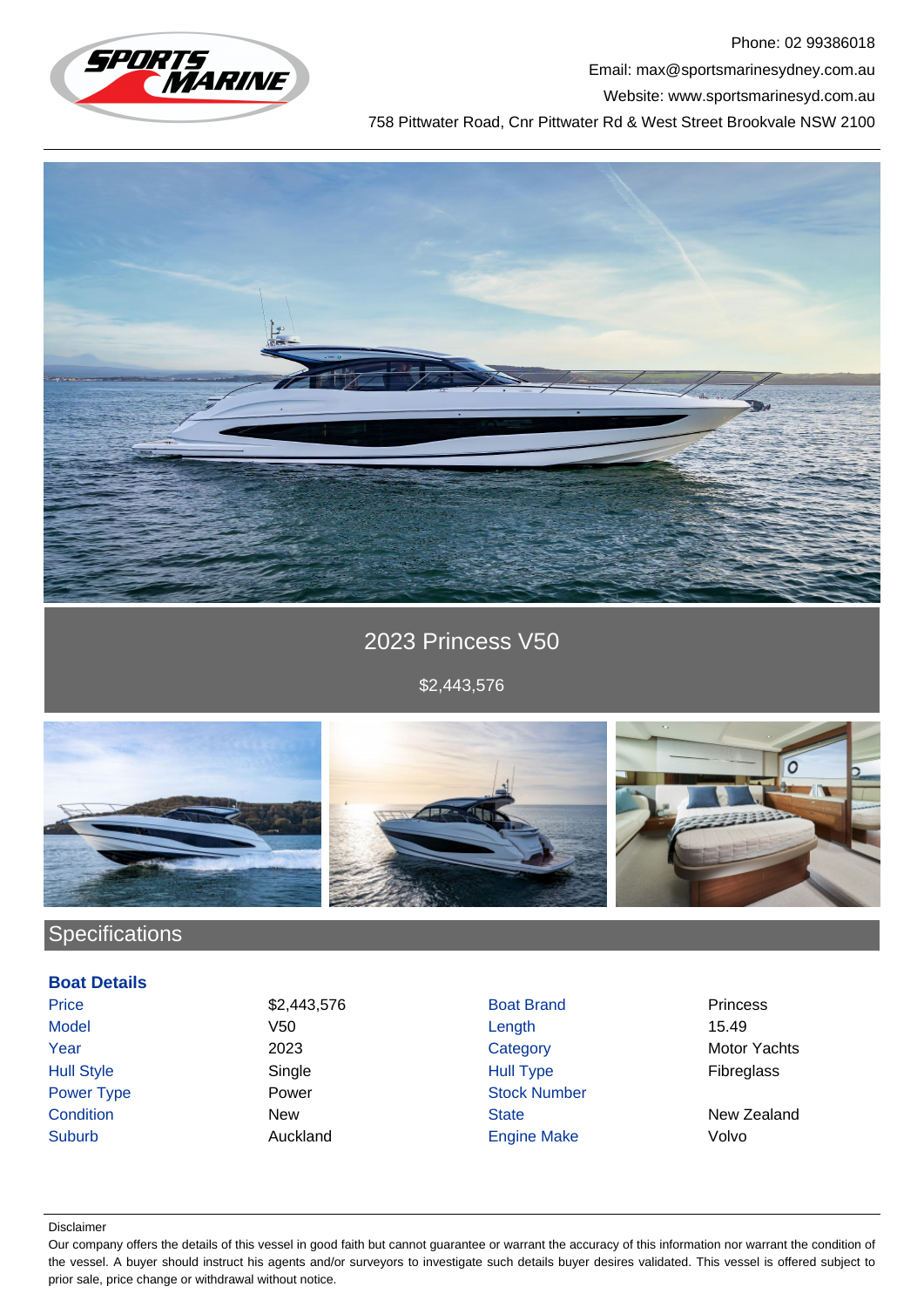

### **Description**

Princess V50 - Arriving April 2023

Powered by Twin Volvo D6 IPS 650 direct shaft drive diesel engines, powering you up to 32kn. (upgraded)

Boat Specifications:

- Length overall (incl. pulpit) 50ft 10in (15.49m)
- Length overall (excl. pulpit) 49ft 11in (15.21m)
- Length of hull 46ft 2in (14.07m)
- Beam 13ft 6in (4.11m)
- Draft 3ft 9in (1.14m)
- Displacement approx. 16,448kg
- Fuel capacity 1,325L
- Water capacity 364L

Enjoy the comforts of year-round boating with the V50. Featuring the latest dynamic exterior design, voluminous space and the exceptional performance synonymous with the Princess V Class range, the V50 offers an abundance of space starting with an L-shaped cockpit seating leading to the spacious saloon and helm area. A climate-controlled, enclosed main saloon area offers tremendous versatility, the wide-opening cockpit to saloon door and the signature Princess V-class electric sunroof provide protection from the elements when needed or can be opened up to enjoy the sun and fresh air. With 32 knots at your fingertips and Princess' renowned sea-keeping abilities, you are assured to have an exceptional experience.

The specifications for this boat are still open and can be changed to suit your boating style. Start designing your Princess Yacht today with Sports Marine x Princess Yachts New Zealand & amp; Fiji

Options included:

- Bowthruster
- Second Sation Control
- Rovere Oak Interior Wood
- Folding Cockpit Chairs (2)
- Three Cabin Layout
- Scissor Bed in Forward Berth
- Cockpit Wetbar
- Stowable Cockpit Seating
- Convertible Cockpit Table to Sunbed
- Teak Deck
- Hydraulic Lift Transom Bathing Platform
- SS Anchor
- Freshwater Deck Washdown
- ONAN 11kw/50Hz Generator
- Dishwasher
- Icemaker
- Exterior Lighting Package

Disclaimer

Our company offers the details of this vessel in good faith but cannot guarantee or warrant the accuracy of this information nor warrant the condition of the vessel. A buyer should instruct his agents and/or surveyors to investigate such details buyer desires validated. This vessel is offered subject to prior sale, price change or withdrawal without notice.